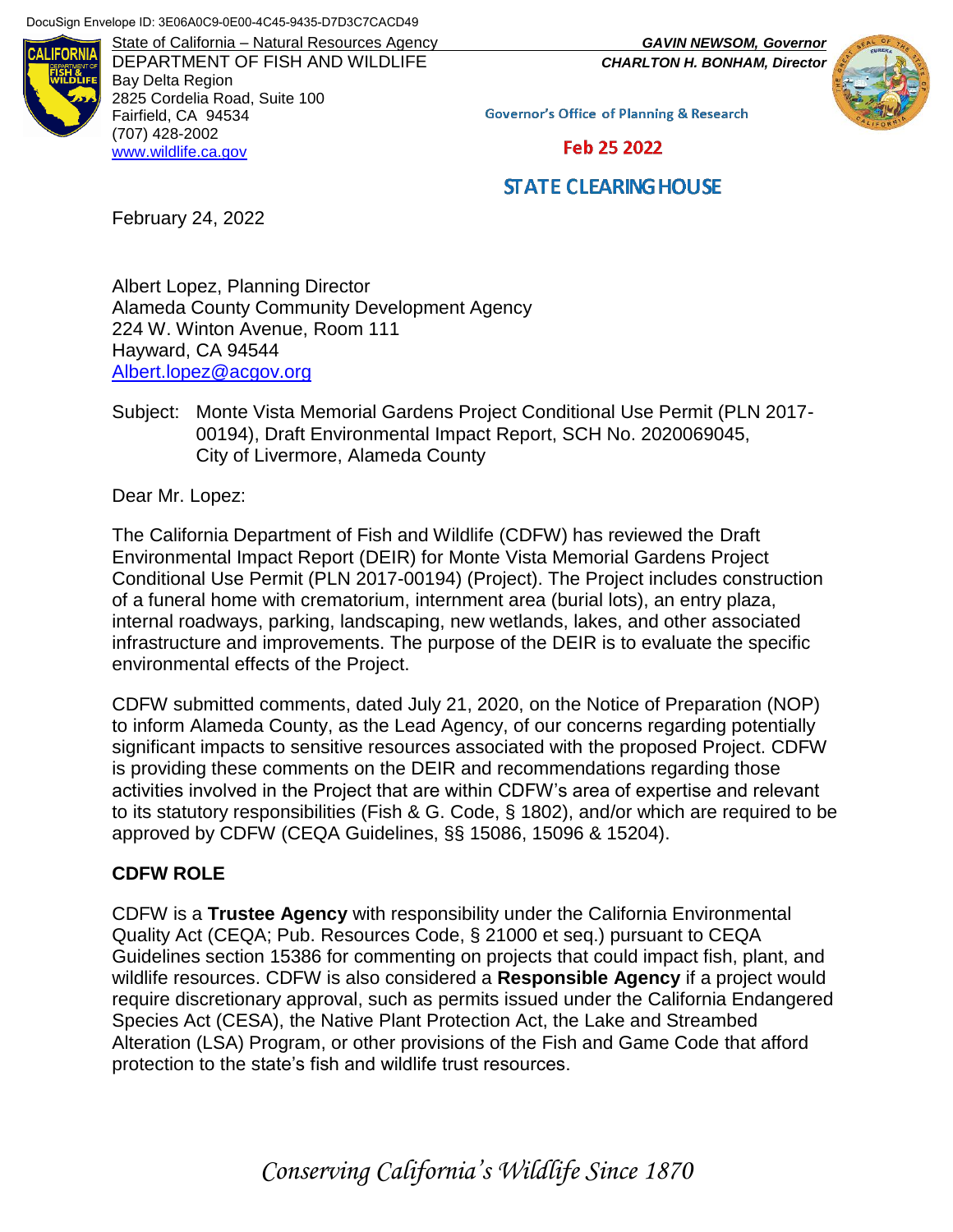# **REGULATORY REQUIREMENTS**

# **California Endangered Species Act**

Please be advised that a CESA Permit must be obtained if the Project has the potential to result in "take" of plants or animals listed under CESA, either during construction or over the life of the Project. Issuance of a CESA Permit is subject to CEQA documentation; the CEQA document must specify impacts, mitigation measures, and a mitigation monitoring and reporting program. If the Project will impact CESA listed species, early consultation is encouraged, as significant modification to the Project and mitigation measures may be required in order to obtain a CESA Permit.

CEQA requires a Mandatory Finding of Significance if a project is likely to substantially restrict the range or reduce the population of a threatened or endangered species. (Pub. Resources Code, §§ 21001, subd. (c), 21083; CEQA Guidelines, §§ 15380, 15064, & 15065). Impacts must be avoided or mitigated to less-than-significant levels unless the CEQA Lead Agency makes and supports Findings of Overriding Consideration (FOC). The CEQA Lead Agency's FOC does not eliminate the Project proponent's obligation to comply with Fish and Game Code section 2080.

# **Lake and Streambed Alteration**

CDFW requires an LSA Notification, pursuant to Fish and Game Code section 1600 et. seq., for Project activities affecting lakes or streams and associated riparian habitat. Notification is required for any activity that may substantially divert or obstruct the natural flow; change or use material from the bed, channel, or bank including associated riparian or wetland resources; or deposit or dispose of material where it may pass into a river, lake or stream. Work within ephemeral streams, washes, watercourses with a subsurface flow, and floodplains are subject to notification requirements. CDFW will consider the CEQA document for the Project and may issue an LSA Agreement. CDFW may not execute the final LSA Agreement (or Incidental Take Permit (ITP)) until it has complied with CEQA as a Responsible Agency.

# **PROJECT DESCRIPTION SUMMARY**

**Proponent:** Monte Vista Memorial Investment Group, LLC (MVMIG)

**Description and Location:** The Project is located at 3656 Las Colinas Road, Livermore, CA in unincorporated Alameda County. Development of the Project would occur on approximately 47 acres in the southern portion of the ±104-acre parcel (Assessor's Parcel Number 099-0015-016-03) just north of the City of Livermore between the North Livermore Avenue and North First Street exits. The Project site topography consists of a relatively flat lowland valley area to the southeast and gently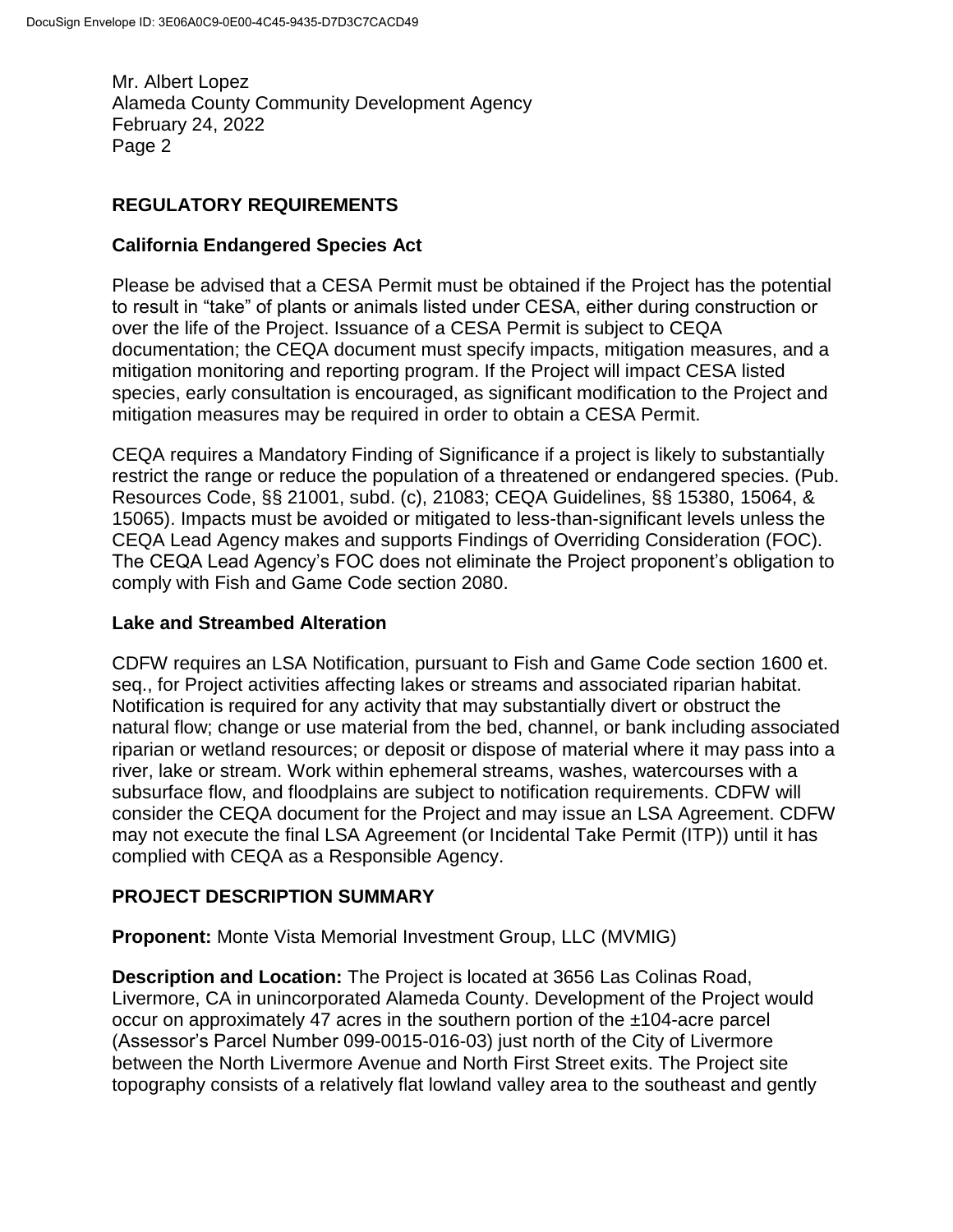sloping hills and valleys to the north and west. The valleys in the western portion of the Project site drain toward Arroyo Las Positas, which flows in a southwesterly direction.

The property bordering the Project site to the east of Arroyo Las Positas supports an existing residence and several roadways, while the area west of Arroyo Las Positas is undeveloped and is currently used for grazing and farming. The Project site is accessed on the southeastern corner of the property from Las Colinas Road that connects with Las Positas Road (south of Interstate 580 (I-580)). North of I-580, legally recorded easements provide access to the Project site via county roads.

The proposed Project includes a funeral home with crematorium, 24 acres of burial lots, an entry plaza, 6.8 acres of internal roadways and parking, 9.0 acres of landscaping, 2.9 acres of new wetlands, 2.5 acres of lakes, two bridges, and other associated infrastructure and improvements.

Phase I includes all development east of Arroyo Las Positas, and Phase II includes development west of Arroyo Las Positas. Once approved, the Phase I buildout of the Project would occur over approximately five years. Phase I development would be on the 6.8 acres of the Project site east of Arroyo Las Positas. Development on Phase I would include construction and operation of the funeral home and entry plaza, the single-story "Pavilion" building, the access road, the parking lot, two interment areas (burial lots), and landscaping.

Phase II development would be on the 40.3 acres of the Project site west of Arroyo Las Positas. Phase II buildout would occur over approximately 100 years. Development during Phase II would include construction and operation of the remaining interment areas (burial lots) and roads, new wetland features, lakes, and landscaping. The main cemetery with lakes, a flowing waterway, and monuments to the west of Arroyo Las Positas, would be accessed from the funeral home via two 24-foot-wide clear-span bridges designed for both pedestrian and vehicle use. These bridges would provide freeboard of at least one foot above the 500-year floodplain.

Phase II includes two proposed "lakes" or ponds connected by a perennial linear waterway (i.e., creek) that would be the primary landscape feature of the cemetery. A proposed wetland feature is also planned on the south side of the cemetery grounds near the southern property boundary on the north side of I-580. The burial area itself would have an extensive sub-drainage system draining to the lower lake feature to maximize onsite water re-use. The two lakes would be connected by a man-made perennial creek that would drain from the upper lake to the lower lake. The water would be re-circulated back to the upper lake via by a water pump. During summer months, an on-site groundwater well would supplement water in the upper lake's pool, and during winter months the lakes would capture precipitation as surface water runoff from the remainder of the Project site west of the creek.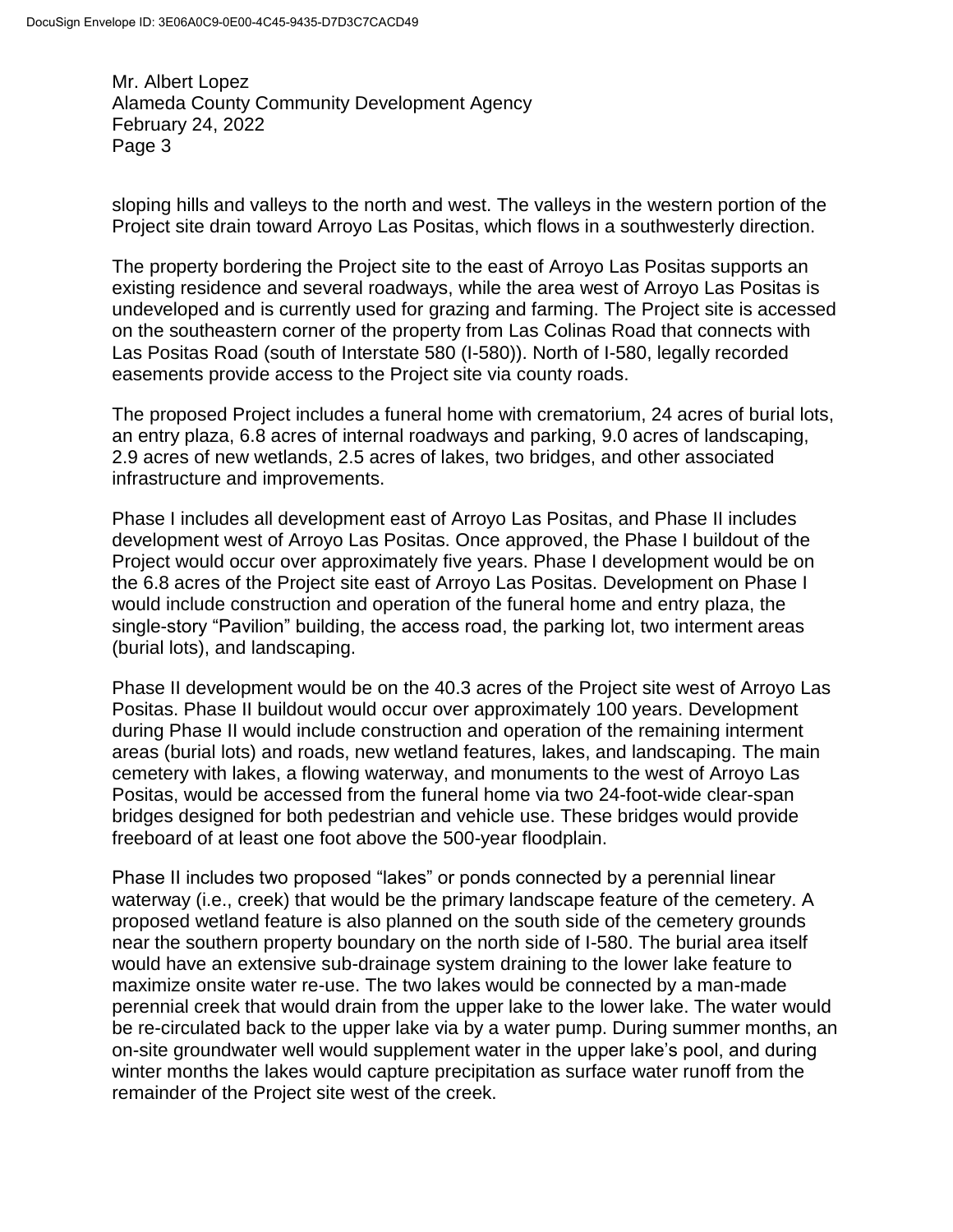The Project site and the adjacent private property have had several violations caused by the MVMIG's representative over the past 8 years including a Notice of Violation (NOV) letter issued by CDFW and dated September 29, 2015 regarding the unlawful fill of wetlands and habitat for special-status species. CDFW recommends the EIR include a condition that all violations be resolved and cleared prior to Project approval.

# **COMMENTS AND RECOMMENDATIONS**

CDFW offers the below comments and recommendations to assist the County in adequately identifying and/or mitigating the Project's significant, or potentially significant, direct and indirect impacts on fish and wildlife (biological) resources.

# **General Comments**

The DEIR does not address the remaining 57 acres of the Property. Please note, Project study area is described in the DEIR as 103 acres although the property is 104 acres. In an October 6, 2020 conference call with CDFW staff Marcia Grefsrud, a representative of the Project stated the undeveloped annual grassland area was proposed to be converted to vineyard. If the remainder of the Project site will be converted to vineyards, this conversion should be fully disclosed and the impacts analyzed as part of the DEIR. The DEIR also states Phase II would be developed in subphases and build-out would occur over approximately 100 years, but the DEIR isn't clear on the timing of construction activities such as initial ground disturbing and site preparation, creation of aquatic features and landscaping. The DEIR should provide specific timing of Phase II development in order for CDFW to evaluate types of impacts (e.g., one-time initial impacts or sequential and cumulative on a temporal scale). The DEIR should then fully analyze all direct, indirect, and reasonably foreseeably impacts of future development activities on biological resources.

The DEIR, Appendix D Biological Resources and Wetland Assessment (BRWA) states "A Barnett Environmental biologist surveyed the Study Area in October 2020 for special status plant and wildlife species and their habitats that could be supported onsite." The term "Study Area" is not defined, but Figure 2 shows the Study Area includes 103 acres. The BRWA also does not provide details on number of site visits, staff, or methodology used in conducting any survey or delineation. This information should be provided in the BRWA. Please be advised that CDFW does not consider a one-day site visit as adequate to determine absence of any special-status species.

DEIR Section 2.7, Regulatory Requirements, Permits and Approvals, should state that the Project proponent will obtain state and federal incidental take permits prior to the start of construction. The County should also include a requirement that the Project proponent obtain a CESA ITP for each phase of the Project as a Condition of Approval of the Conditional Use Permit.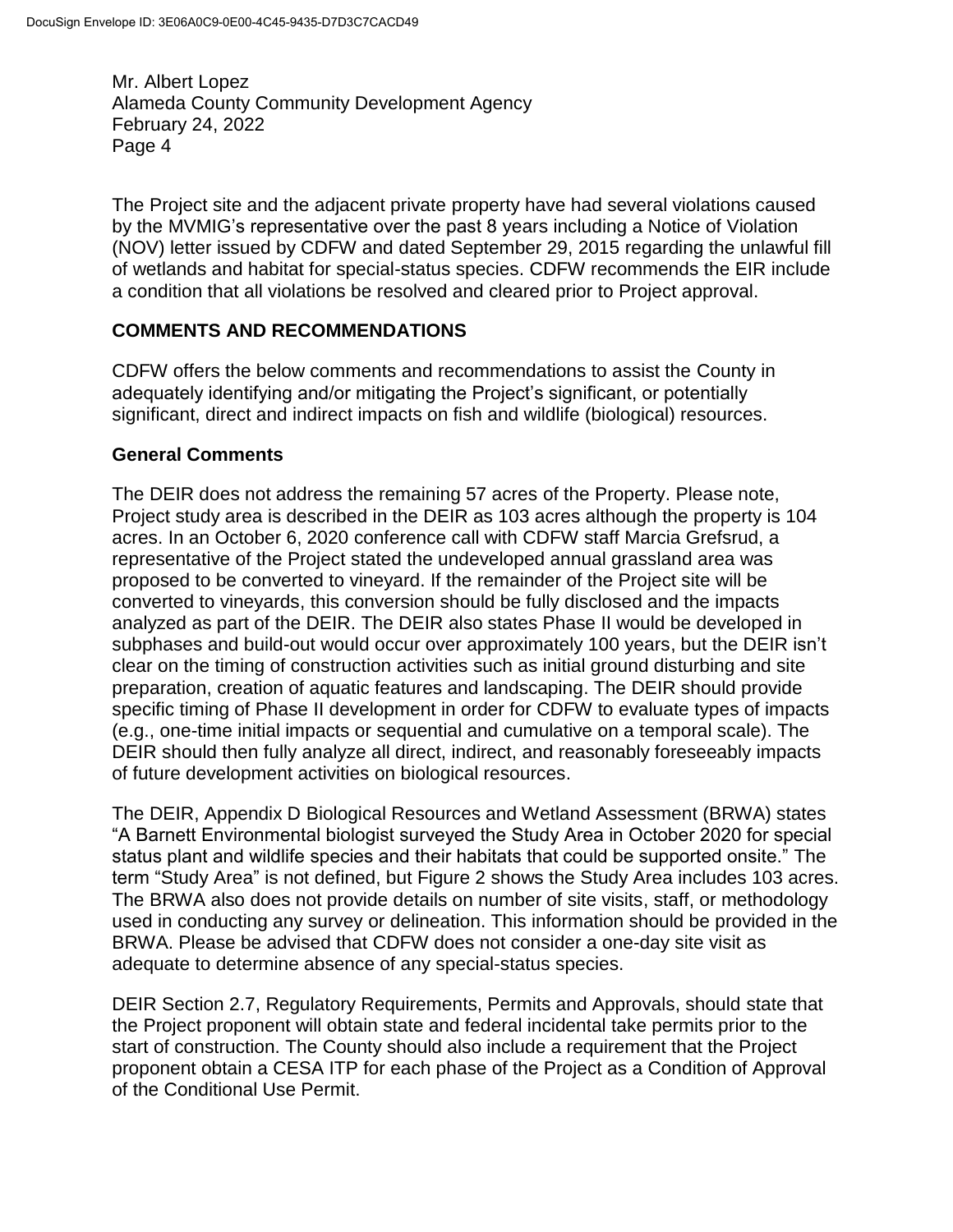CDFW is concerned that the DEIR and Appendix D dismiss the potential for occurrence of 10 special-status plants based on lack of suitable habitat, such as saline soil habitat, alkali grasslands or alkali soil despite identifying salt grass flats in the southwestern portion of the Study Area. The DEIR, p. 3.3-18, and Appendix D Section 5.2 describes three special-status plants with a potential to occur but dismisses them because they were not observed during the October 2020 survey. The discussions for heartscale (*Atriplex cordulata*) and long-styled sand-spurrey (*Spergularia macrotheca* var. *longistyla*) state neither of these species were observed in "existing irrigation ditches during the field survey"; however, there are no irrigation ditches within the Study Area. Furthermore, as stated above in this letter, one site visit does not constitute a protocollevel survey and therefore does not confirm absence. CDFW recommends following guidance outlined in CDFW's *Protocols for Surveying and Evaluating Impacts to Special-Status Native Plant Populations and Sensitive Natural Communities (March 2018)* <https://nrm.dfg.ca.gov/FileHandler.ashx?DocumentID=18959> .

The DEIR and Appendix D contain several errors regarding species status. For example, Appendix D states white-tailed kite (*Elanus leucurus*) is State threatened; however, it is also a State Fully Protected Species. Tricolored blackbird (*Agelaius tricolor*) is State listed as threatened, not endangered. Also, neither San Joaquin coachwhip (*Coluber flagellum* ssp. *ruddocki*) nor western pond turtle (*Emys marmorata*) are listed as federally or state threatened, but both are a State Species of Special Concern.

# **Streams and Wetlands**

The DEIR p. 3.8-14 states that in addition to the proposed man-made lakes, the Project proposes to install a 2.6-acre seasonal wetland area west of Arroyo Las Positas along the southern boundary of the central portion of the Project site. Water in this wetland area would come from direct precipitation. The wetland would be designed to only receive supplemental surface runoff in the event of very large storm events, along with discharge from the lower lake during storm events. The water would be detained in this wetlands area and then discharged at 10-year and 100-year pre-development flows via a stabilized outfall structure into Arroyo Las Positas. The size of the proposed new wetlands is not clear; pp. ES-8, 2-13 and p. 3.8-14 state the wetland will be 2.6 acres, but Table 1, p.2-4 and Figure 2-2 states it will be 2.9 acres. The EIR should correct this discrepancy.

The DEIR and BRWA conflict regarding existing wetlands and streams on the Project site. The DEIR p. 3.8-7 states the "Phase II area of the Project site currently drains via surface runoff and shallow groundwater seepage via several ephemeral channels southward into Arroyo Las Positas." However, the BRWA, Table 1, does not include ephemeral streams and p. 10 states that the California Aquatic Resources Inventory (CARI) map, (Figure 3), "shows a number of other streams as well as a wide swath of vernal pools through the site" but the mapping "was not reflected by Barnett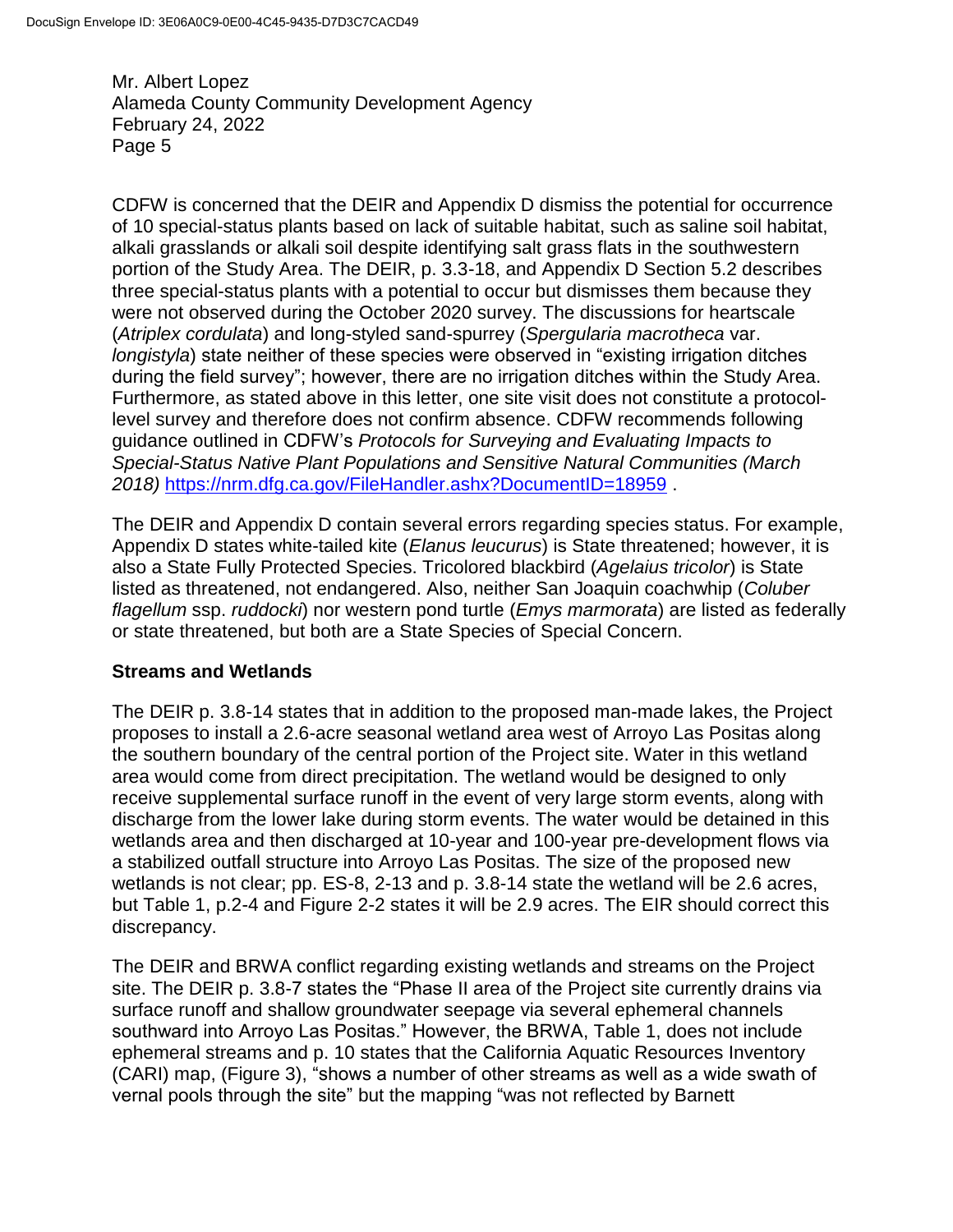Environmental's (and earlier) wetland delineations of the site and clearly does not reflect current conditions." However, the Hydrologic Analysis, Appendix G, Figure 4, depicts what appear to be the same drainages as shown in the CARI map. These drainages appear to be at least a partial source of water to fill the proposed lakes. As mentioned above, work within ephemeral streams, and floodplains are subject to notification requirements pursuant to Fish and Game Code section 1600 et. seq. Construction of outfalls and bridges are also subject to the same notification requirements. The DEIR should analyze loss of the ephemeral drainages and potential for loss of vernal pools as depicted in the CARI map. CDFW recommends that the DEIR be revised to include an accurate description of all streams, drainages, wetlands and other waterbodies that could be impacted both directly and indirectly by the proposed Project, avoidance and minimization measures to offset those impacts and effective compensatory mitigation for all impacts that cannot be completely avoided.

In addition, the DEIR states the existing 2.1-acre of wetlands will not be impacted by the Project but, comparing Figure 3.3-4, Project Area Wetlands and Other Waters Of The U.S, to Figure ES-2 Site Plan shows SW-A no longer present (covered by roads and/or landscaping) and SW-B, SW-C, and SW-D replaced with a larger wetland bisected by a walkway. SW-E is not represented in the Site Plan and without a legend it is difficult to tell what the dark green dotting represents. The DEIR should be revised and provide a delineation conducted by a certified wetland delineator.

# **Construction of Lakes and Wetlands**

The Project proposes to install artificial lakes and new wetlands. As noted in the CDFW NOP comment letter, artificial water bodies such as lakes, reservoirs, ornamental ponds, and bioretention basins can create an attractive nuisance for both the federally threatened and State Species of Special Concern California red-legged frog (*Rana draytonii*) and the federally and State threatened California tiger salamander (*Ambystoma californiense*). California tiger salamanders and California red-legged frogs have been documented to breed, or attempt to breed, in these aquatic features. This can result in amphibians becoming trapped or cause desiccation of eggs, larvae or adults. Conversely, the aquatic features could become suitable breeding habitat in an environment where the upland area no longer supports enough suitable habitat to maintain a viable population. Since California tiger salamanders rely on burrows constructed by fossorial mammals, as described above, the Project site will no longer provide suitable upland habitat post-construction. In addition, ornamental ponds, reservoirs and other perennial aquatic habitat can attract invasive non-native species such as American bullfrogs (*Lithobates catesbeianus*) as well as human introduced species such as red-eared sliders (*Trachemys scripta elegans*), goldfish (*Carassius auratus*) and pond koi. American bullfrogs present a significant threat to our native species such as California red-legged frog, California tiger salamander and western pond turtle through predation and resource competition.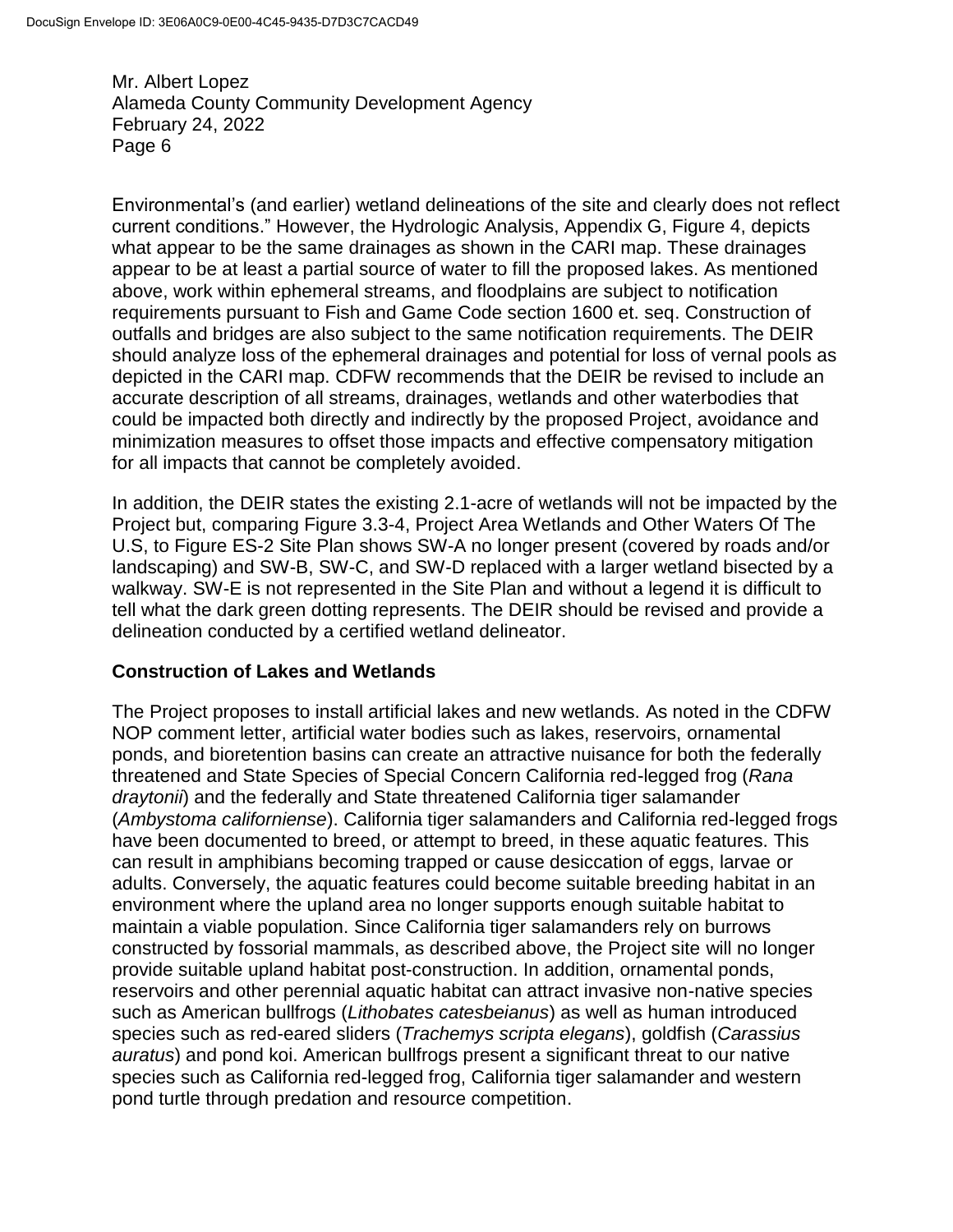# **Water Rights**

Please be advised that capturing and storing surface water flow requires a water right. Riparian rights usually come with owning a parcel of land that is adjacent to a source of water. A riparian right entitles the landowner to use a correlative share of the water flowing past his or her property. Riparian rights do not require permits, licenses, or government approval, but they apply only to the water which would naturally flow in the stream. Riparian rights do not entitle a water use to divert water to storage in a reservoir for use in the dry season or to use water on land outside of the watershed.

All diverters of surface water, with certain exceptions, are required to file a Statement of Water Diversion and Use with the State Water Resources Control Board (SWRCB) (see Division 2 of Part 5.1 of the California Water Code). The requirement applies to water diverted under claim of riparian right and to appropriations initiated prior to December 19, 1914, the effective date of the California Water Commission Act. Small domestic use includes normal domestic use, plus incidental stockwatering of domestic animals and incidental irrigation of one-half acre or less of lawn, garden, and pasture at any single establishment, not exceeding 4,500 gallons per day by direct diversion or 10 acre-feet per annum by storage, the latter including incidental aesthetic, recreational, or fish and wildlife enhancement purposes. Refer to the SWRCB's booklet, "How to File an Application/ Registration to Appropriate Water in California" for specific information on filing for a permit or for registering a small domestic use appropriation. More information on water rights can be found here:

[https://www.waterboards.ca.gov/waterrights/publications\\_forms/forms/#:~:text=To%20a](https://www.waterboards.ca.gov/waterrights/publications_forms/forms/#:~:text=To%20access%20the%20online%20form,and%20return%20to%20complete%20later) [ccess%20the%20online%20form,and%20return%20to%20complete%20later.](https://www.waterboards.ca.gov/waterrights/publications_forms/forms/#:~:text=To%20access%20the%20online%20form,and%20return%20to%20complete%20later)

Anyone who intends to divert water from surface waters or subterranean streams flowing in known and definite channels, either (1) directly to use on land which is not riparian to the source, (2) to storage in a reservoir for later use on either riparian or nonriparian land, or (3) for direct use of water which would not naturally be in the source, should apply with the SWRCB for a permit or small domestic use registration as the first step toward securing an appropriative water right. Persons diverting water under riparian or pre-1914 claims of right, with certain exceptions, are required to file a Statement of Water Diversion and Use with the SWRCB.

The EIR should fully analyze all potential impacts of the diversion of surface water on flow downstream of the Project site in Arroyo Las Positas Creek. The EIR should also state that the Project proponent will notify CDFW, pursuant to Fish and Game Code section 1600 et. seq, regarding the diversion.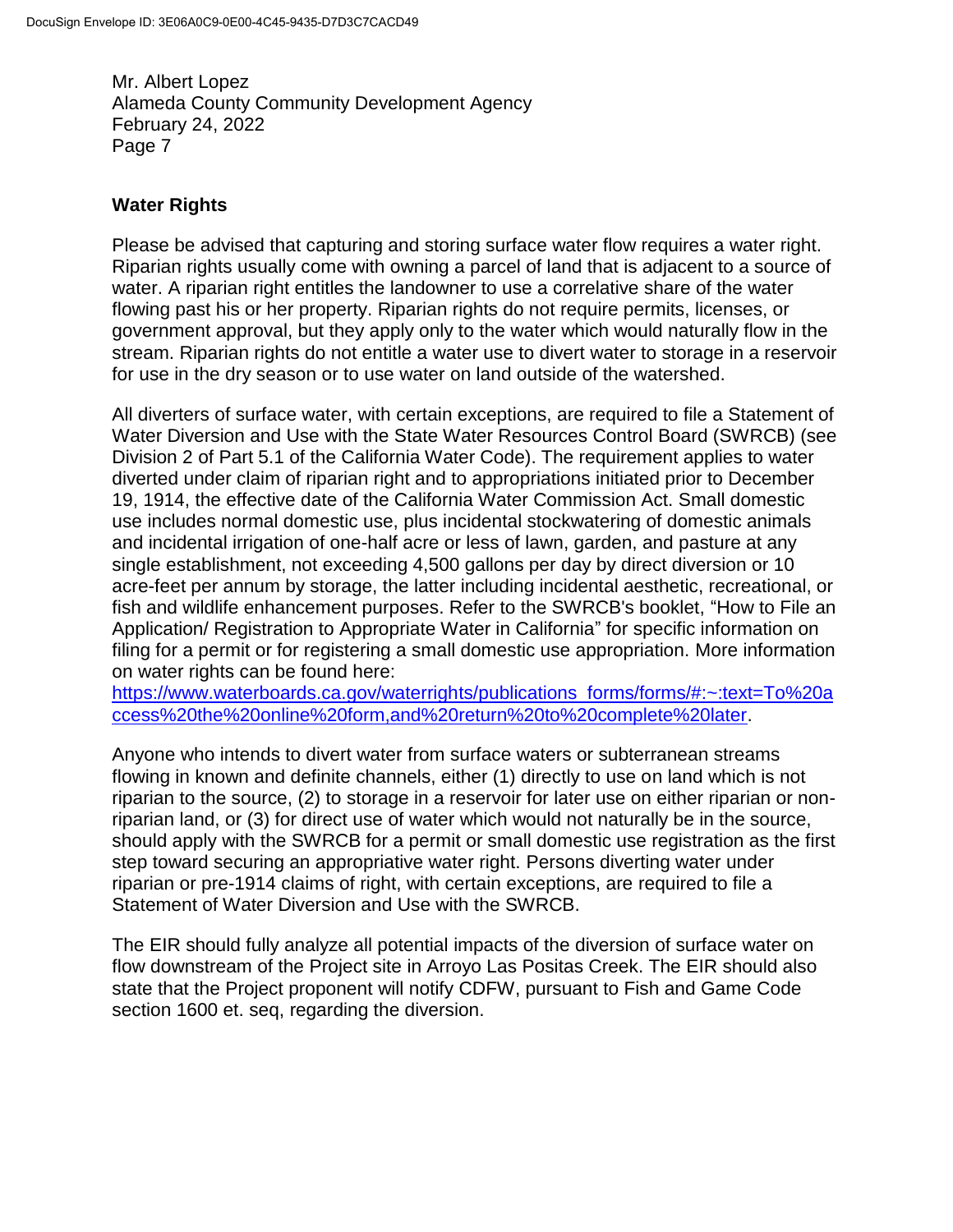### **Western Pond Turtle**

The DEIR and Appendix D state the western pond turtle has a low potential for occurrence given the "open grassland" on the Project site. However, the DEIR and Appendix D fails to mention two western pond turtle occurrences documented in the California Natural Diversity Database (CDFW 2022) in Arroyo Las Positas, less than 500 feet downstream of the Project site. In addition, Stebbins 2012 describes western pond turtle terrestrial habitat ranging from grassland and cropland to open forest. Basking sites include open bank areas, partially sunken logs, and emergent vegetation mats. In areas where pond turtles hibernate, they utilize the burrows of California ground squirrel (*Spermophilas beecheyi*) where the aquatic substrate is not appropriate for hibernation. Nests have been found over 328 feet (100 meters) from the water on hillsides. In a telemetry study conducted on western pond turtles (Rathbun *et al*. 1992), all six terrestrial locations where a radio-equipped female was found during the nesting season were in open, grassy areas with a southern exposure, which is typical for the species (Holland 1994). According to Holland (1994), nest distance from the watercourse ranges from as little as 9.8 feet (3 meters) to over 1,319 feet (402 meters) and hatchlings may remain in the nest over the winter and emerge in the spring.

Due to the proximity of documented western pond turtle occurrences to the Project site and presence of suitable nesting habitat within the Project footprint, CDFW recommends establishing a no-impact buffer of 1,400 feet from the top of the bank to the uplands on both sides of Arroyo Las Positas through the Project site.

# **East Alameda County Conservation Strategy**

As discussed in the CDFW comment letter for the NOP, the Project site is located within the Conservation Zone 4 of the Eastern Alameda Conservation Strategy (EACCS). The EACCS mitigation guidance sections (Chapter 3) for grassland, California tiger salamander, western burrowing owl, California red-legged frog, San Joaquin kit fox, and American badger all include mitigation in the form of habitat conservation for the loss of species habitat when it cannot be avoided.

Several of the species potentially impacted by this Project are included as focal species in the EACCS, such as the California red-legged frog, California tiger salamander, western pond turtle, the federally endangered and State threatened San Joaquin kit fox (*Vulpes macrotis mutica*), western burrowing owl, and the State Species of Special concern American badger (*Taxidea taxus*). The EACCS mitigation guidance sections (Chapter 3), for grassland, California tiger salamander, western burrowing owl, California red-legged frog, San Joaquin kit fox, and American badger all include mitigation in the form of habitat conservation for the loss of species habitat when it cannot be avoided. To be consistent with the EACCS and to offset permanent habitat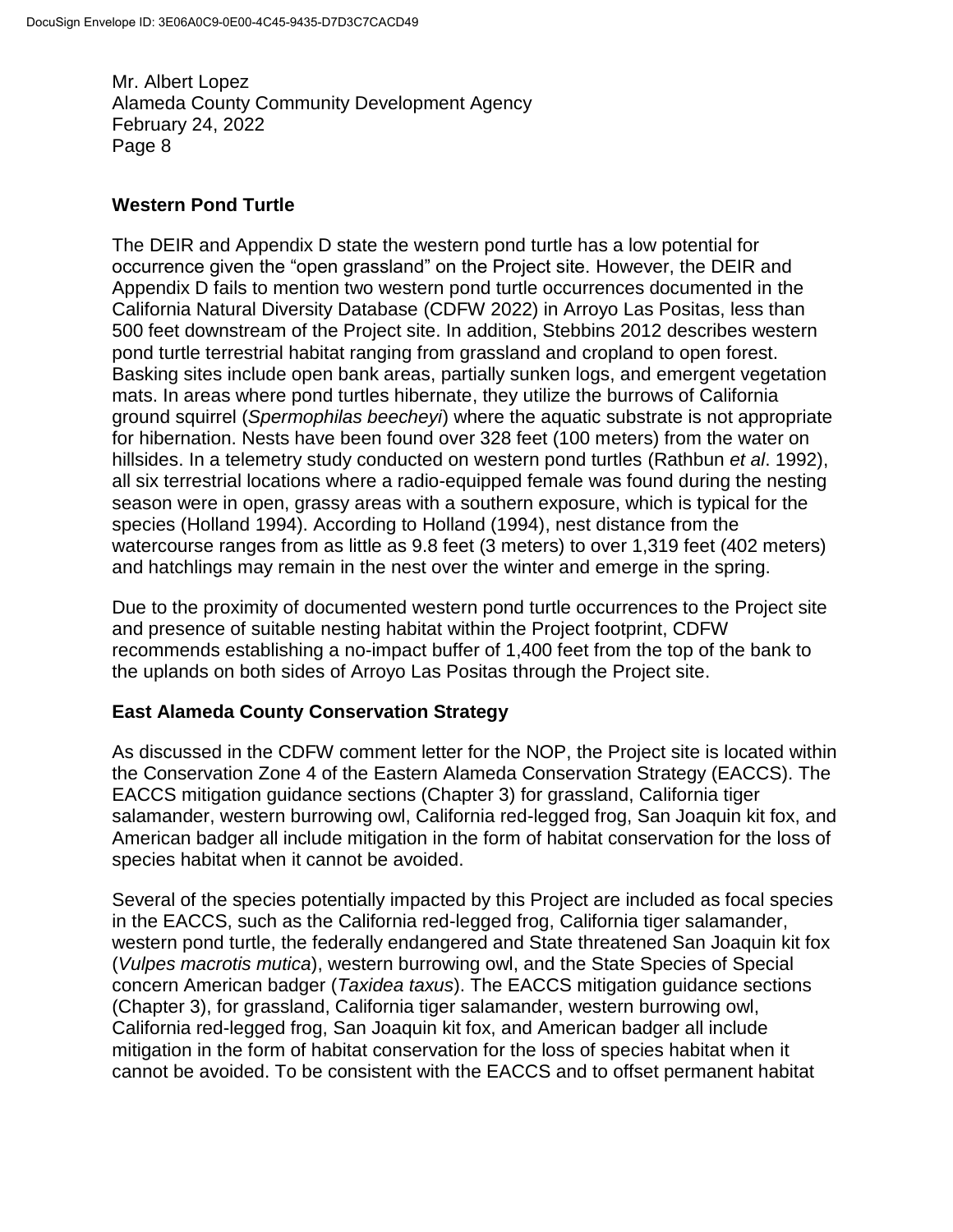loss or conversion, the EIR should include permanent habitat conservation as an enforceable mitigation measure for these special-status species.

# **Pollinators**

As noted in the CDFW NOP comment letter, urbanization continues to alter the landscape and changing habitats provide challenges for pollinators. It is more difficult for pollinators to thrive in areas where fewer nest sites and host plants are available, and artificial structures and traffic make foraging riskier and more difficult. The DEIR fails to include measures to increase use by pollinators such as preserving riparian areas, protecting native plant remnants and the planting of native species essential to the survival of bees and decrease use of herbicides and pesticides. The Project should be designed to optimize a balance between urban ornamental landscaping, drought resistant plants, and native plants. Bioswales can be planted with deep-rooted native flowers and grasses that capture and filter storm water, build topsoil, and provide abundant and healthy food for bees and other insects that provide critical services to our food and agricultural systems. CDFW recommends the EIR fully analyze the impacts of the Project on pollinators and include adequate and effective avoidance, minimization and mitigation measures.

# **DEIR Mitigation Measures**

CEQA requires that, for each potentially significant impact identified in the DEIR, the CEQA document must discuss feasible measures or revisions in the proposed project made by, or agreed to by, the applicant to avoid or substantially reduce the project's significant environmental effects.

Under Cal. Code Regs. tit. 14 § 15370 "Mitigation" includes:

- a) Avoiding the impact altogether by not taking a certain action or parts of an action.
- b) Minimizing impacts by limiting the degree or magnitude of the action and its implementation.
- c) Rectifying the impact by repairing, rehabilitating, or restoring the impacted environment.
- d) Reducing or eliminating the impact over time by preservation and maintenance operations during the life of the action.
- e) Compensating for the impact by replacing or providing substitute resources or environments, including through permanent protection of such resources in the form of conservation easements.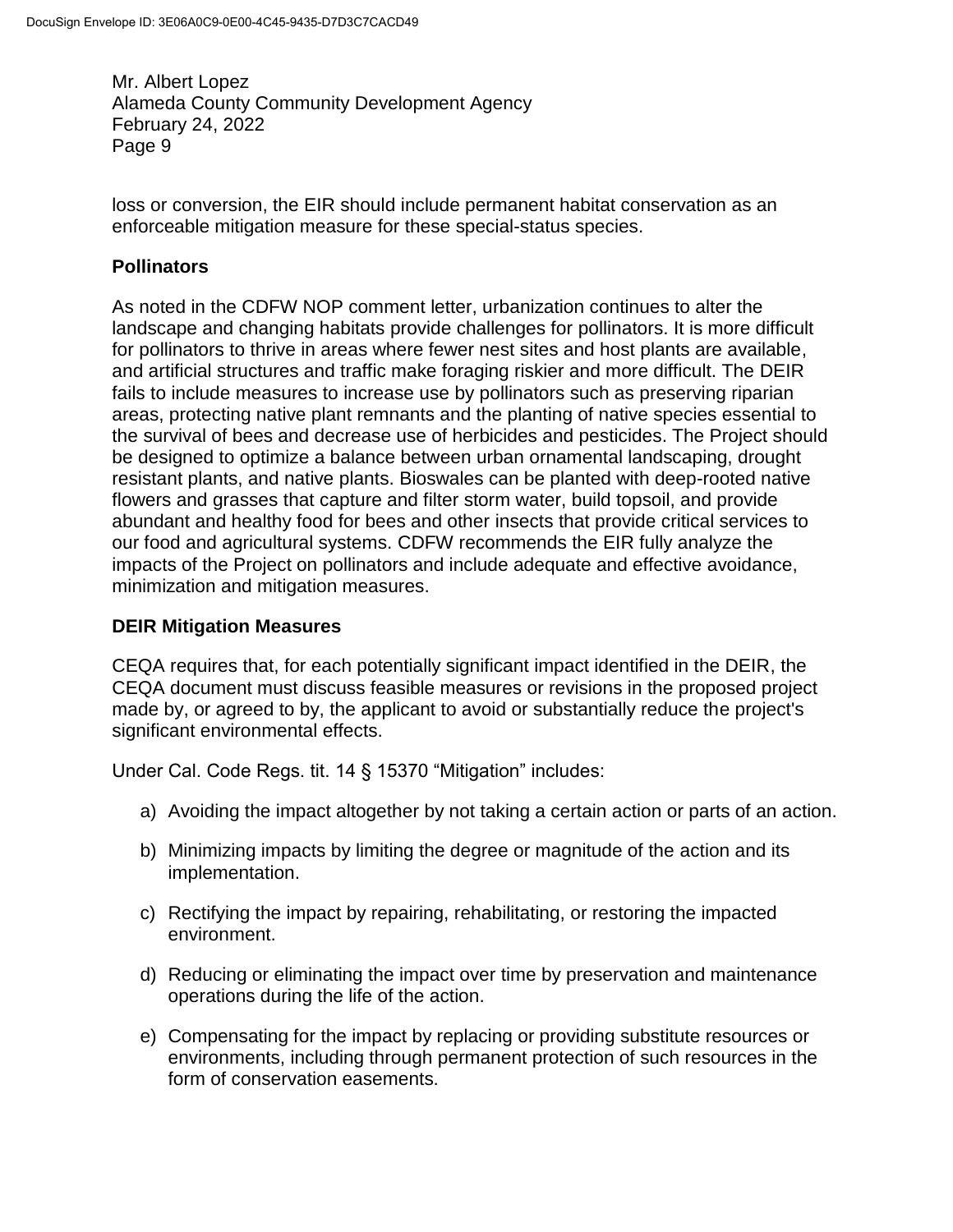### *Mitigation Measure 3.3.1a: Pre-Construction Surveys*

Mitigation Measure 3.3.1a: Pre-Construction Surveys, requires a qualified biologist to confirm presence or absence of species of special concern within two weeks of planned construction. CDFW considers this mitigation measure too vague and general. Depending on the time of year, some Species of Special Concern, such as western pond turtle, may be difficult to find during a pre-construction survey based on their life history and use of terrestrial habitat. The measure should provide details on number of surveys, methodology, timing, level of effort, and address the CEQA requirements listed above.

### *Mitigation Measure 3.3.1d: San Joaquin Coachwhip and other Special-Status Reptiles and Amphibians*

Mitigation Measure 3.3.1d: San Joaquin Coachwhip and other Special-Status Reptiles and Amphibians, requires intensive surveys for reptiles (not amphibians) within 30 days prior to construction. Based on survey results an exclusion fence would be installed around the perimeter of the construction areas. If the temporary fencing is installed the site would be surveyed again for coachwhip and any special-status reptiles or amphibians encountered within the fenced area would be captured and trans-located by the qualified biologist to similar suitable habitat on the Project site, in areas not adversely affected by Project activities. It is unclear what is meant by "intensive surveys" and what would trigger the requirement to install temporary exclusion fencing. The measure should provide details on number of surveys, methodology, timing, level of effort, and address the CEQA measures listed above. As noted above, western pond turtles could be nesting or hibernating in the uplands. CDFW recommends that temporary exclusion fencing be installed around the perimeter of the Project site prior to ground disturbing activities and the site surveyed for special-status species, in accordance with the appropriate permits.

# *Mitigation Measure 3.3.1g: California Tiger Salamander*

Mitigation Measure 3.3.1g: California Tiger Salamander, requires a qualified biologist to conduct presence/absence surveys prior to ground-disturbing activities and during construction during the species' active/breeding season – starting October 15 or when rain occurs. This measure is unclear what is meant by "presence/absence". CDFW considers Mitigation Measure 3.3.1g to be highly inadequate to detect California tiger salamander for several reasons. First, California tiger salamanders spend much of their lives in underground retreats, often in burrowing mammal (ground squirrel, pocket gopher, and other burrowing mammal) burrows (U.S. Fish and Wildlife Service (USFWS) 2004). California tiger salamanders are only known to be active on the surface of the terrestrial habitat 1) during juvenile dispersal into the uplands and adult breeding during fall and winter rain events and 2) when metamorphs emerge from the pond in the spring and summer (Searcy and Shaffer 2011). Salamanders migrate and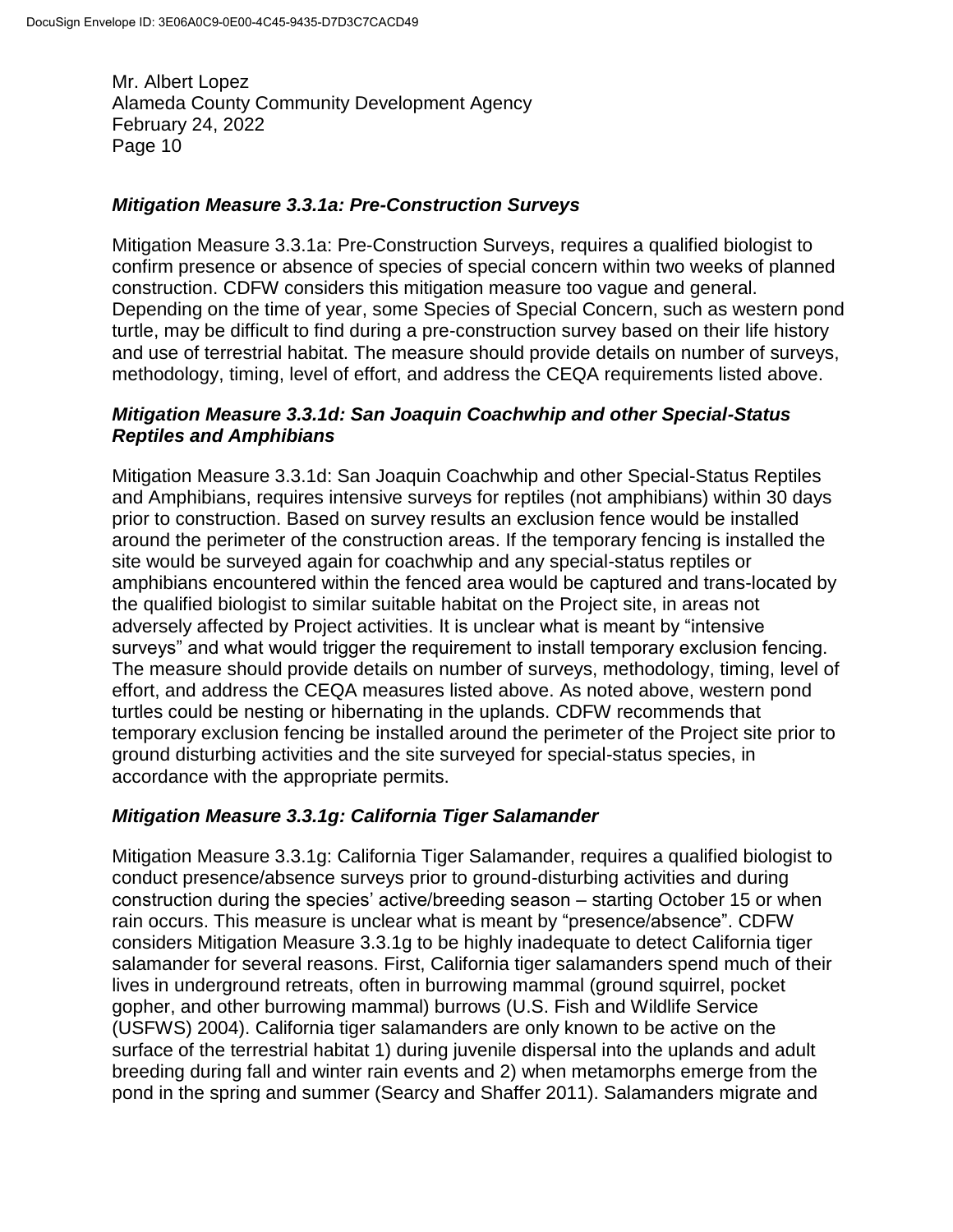disperse over land to and from breeding habitat. This is not a mass "one night" migration event but occurs over several months during both movement periods described above. Based on their life history, it is highly unlikely any salamanders would be found during a pre-construction survey, such as Mitigation Measure 3.3.1d, unless the surveys included actions such as, burrow excavation, pitfall traps and drift fencing over multiple seasons, as authorized under CESA. Further, immature salamanders may not migrate to a breeding pond and instead remain in the upland until they are sexually mature, which could be between 3-5 years, so they would be undetected even with a pitfall trap survey during the rainy season. Searcy and Shaffer 2011 used 15,212 capture events to estimate that 95% of California tiger salamanders are within 1867 meters (6125 feet) of their breeding pond. The Project site is within 1867 meters from at least four known or potential breeding ponds, so it is highly likely that California tiger salamanders are dispersed throughout the entire Project site. The DEIR should therefore assume presence of California tiger salamander over the entire Project site and the County should require, as a Condition of Approval, that the Project proponent obtain both federal and state take permits and provide compensatory mitigation for impacts to this species.

Mitigation Measure 3.3.1g also states mitigation could be achieved through the purchase of credits at a USFWS)\-approved mitigation bank or an in-lieu fee payment through the "Natural Resources Conservation District" and the Alameda County Conservation Partnership. CDFW considers this measure unclear and insufficient. Mitigation measures should include actions such as, preserving off-site habitat through either purchasing California tiger salamander habitat credits at a CDFW- approved conservation bank (see [https://www.wildlife.ca.gov/Conservation/Planning/](https://www.wildlife.ca.gov/Conservation/Planning/Banking/Approved-Banks) [Banking/Approved-Banks\)](https://www.wildlife.ca.gov/Conservation/Planning/Banking/Approved-Banks), or by placing a conservation easement over lands providing habitat, including funding an endowment for managing the lands for the benefit of California tiger salamander in perpetuity, and preparation and implementation of a longterm management plan. There is no in-lieu fee program for California tiger salamander through the Natural Resources Conservation Service or the Alameda County Resource Conservation District. Further, in-lieu fee payments as contemplated in the DEIR would not meet the full mitigation threshold required by CESA.

Due to the potential presence of this CESA-listed species and the potential for Projectrelated take, including but not limited to, installation of exclusion fencing, grading, trenching, use of water trucks, and proposed construction of the lakes and wetlands, CDFW advises that the Project proponent obtain a CESA Permit (pursuant to Fish and Game Code Section 2080 et seq.) in advance of Project implementation. Issuance of a CESA Permit is subject to CEQA documentation; therefore, the CEQA document should specify impacts, mitigation measures, and fully describe a mitigation, monitoring and reporting program. Early consultation is encouraged, as significant modification to the Project and mitigation measures may be required in order to obtain a CESA Permit.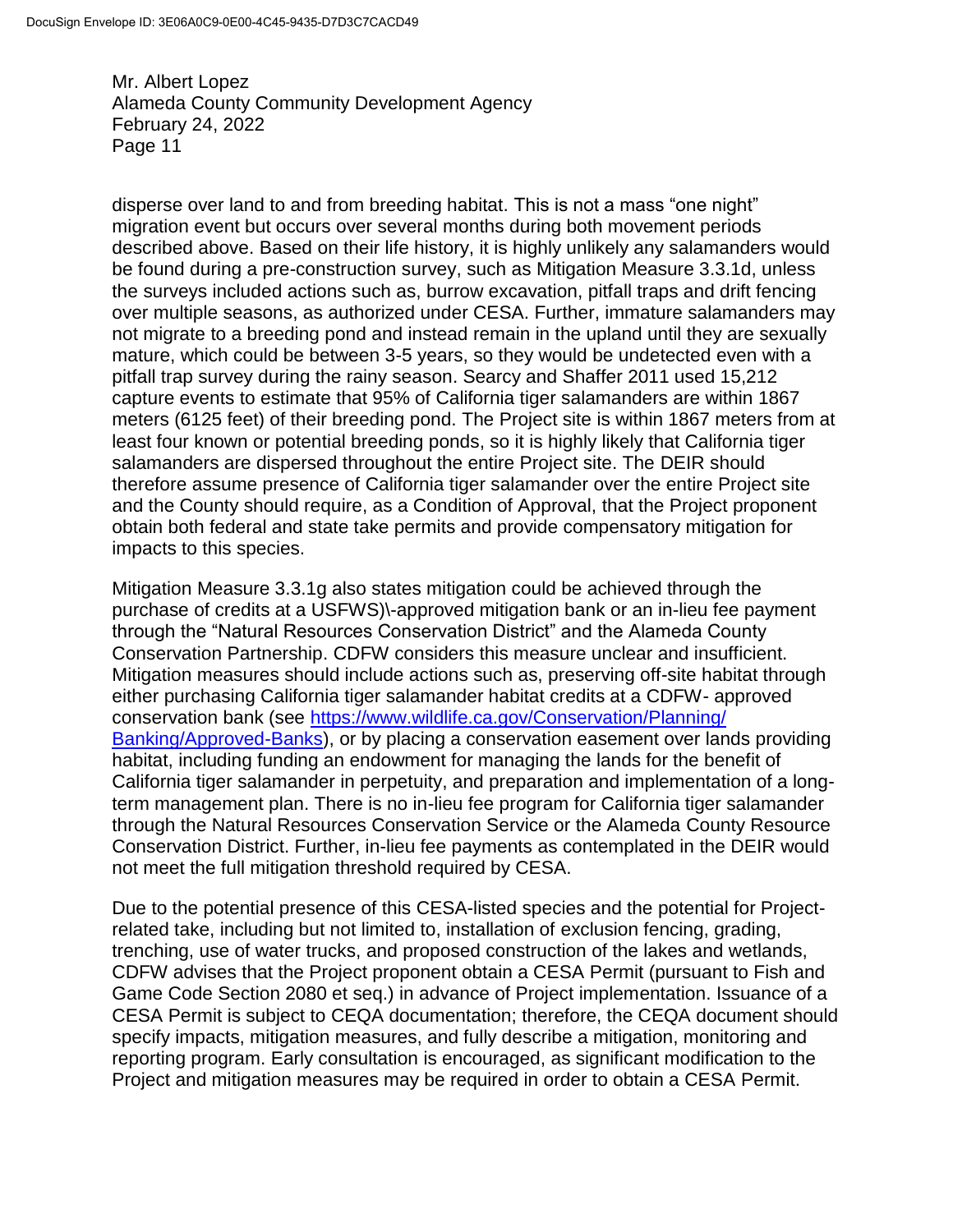More information on the CESA permitting process can be found on the CDFW website at [https://www.wildlife.ca.gov/Conservation/CESA.](https://www.wildlife.ca.gov/Conservation/CESA)

### *Mitigation Measure 3.3.1j Burrowing Owl*

CDFW considers Mitigation Measure 3.3.1j: Burrowing Owl confusing and recommends it be revised. The measure also appears to be referencing the "1995 Staff Report On Burrowing Owl Mitigation" which was replaced in 2012. As noted in our NOP comments, CDFW recommends that surveys be conducted following the methodology described in Appendix D: Breeding and Non-breeding Season Surveys of the 2012 CDFW Staff Report on Burrowing Owl Mitigation (Staff Report), which is available at [https://nrm.dfg.ca.gov/FileHandler.ashx?DocumentID=83843.](https://nrm.dfg.ca.gov/FileHandler.ashx?DocumentID=83843)

Burrowing owl surveys should be conducted by a qualified CDFW-approved biologist. In accordance with the Staff Report, a minimum of four survey visits should be conducted within 500 feet of the Project area during the owl breeding season which is typically between February 1 and August 31. A minimum of three survey visits, at least three weeks apart, should be conducted during the peak nesting period, which is between April 15 and July 15, with at least one visit after June 15. Pre-construction surveys should be conducted no-less-than 14 days prior to the start of construction activities with a final survey conducted within 24 hours prior to ground disturbance.

Please be advised that CDFW does not consider exclusion of burrowing owls or "passive relocation" as a "take" avoidance, minimization or mitigation method, and considers exclusion as a significant impact. The long-term demographic consequences of exclusion techniques have not been thoroughly evaluated, and the survival rate of evicted or excluded owls is unknown. All possible avoidance and minimization measures should be considered before temporary or permanent exclusion and closure of burrows is implemented in order to avoid "take".

CDFW recommends the EIR include effective measures to avoid or minimize loss of burrowing owl foraging habitat, and mitigation for loss of breeding and foraging habitat that cannot be fully avoided. As described above, widespread burrowing mammal control as may be required in grassy areas such as cemeteries, may also pose threats to the burrowing owl. The East Alameda County Conservation Strategy Mitigation Guidance (p.3-66) for burrowing owl recommends mitigating the loss of habitat by protecting habitat in accordance with the mitigation guidelines outlined in Table 3-10 (BUOW-3) through acquiring parcels, through fee title purchase or conservation easement, where known nesting sites occur or where nesting sites have occurred in the previous three nesting seasons (BUOW-1 and BUOW-2).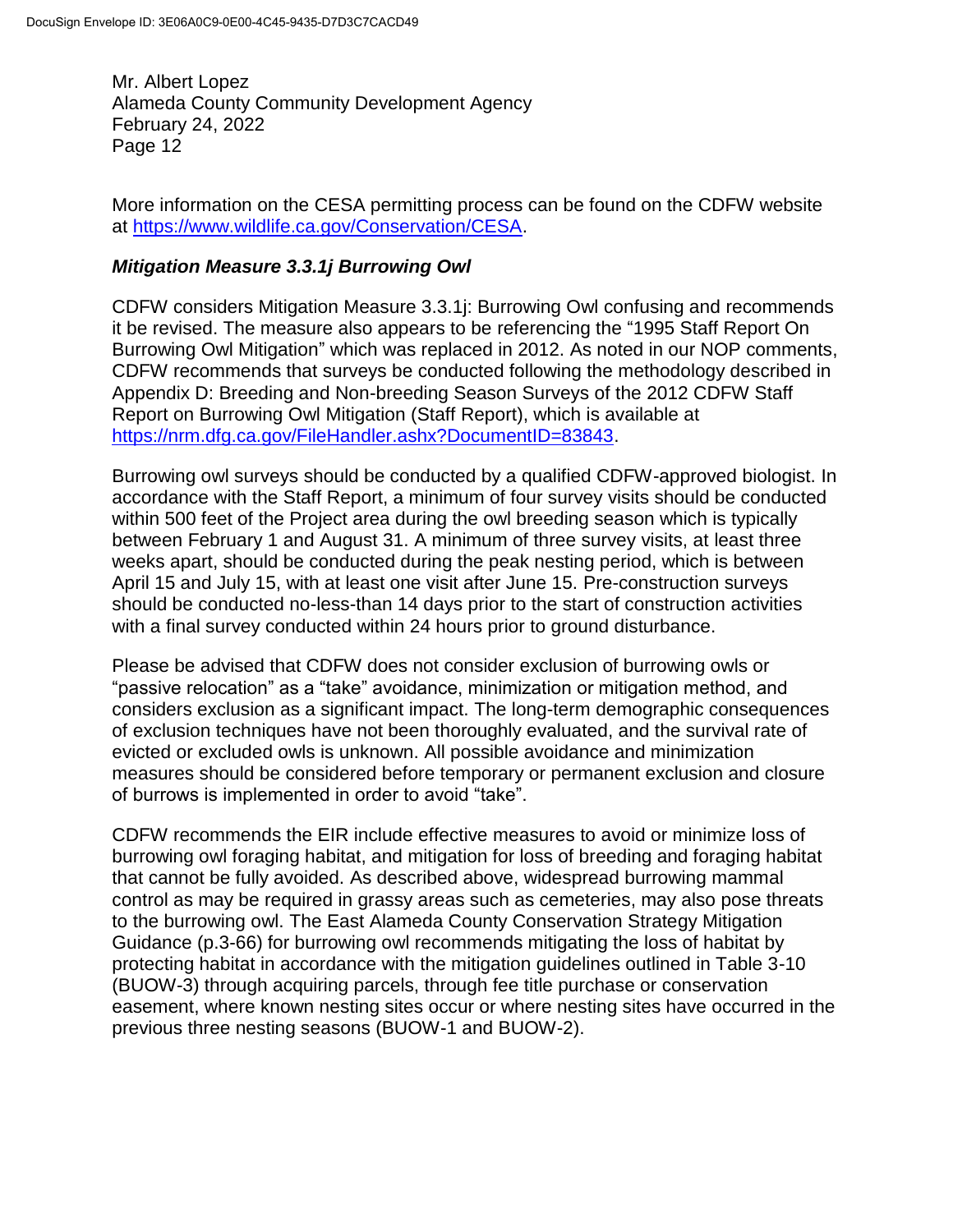### *Mitigation Measure 3.3***.2** *Special-Status Plants*

Mitigation Measure 3.3.2 requires special-status plant species presence/absence surveys within areas proposed for grading or modification in accordance with *Protocols for Surveying and Evaluating Impacts to Special-Status Native Plant Populations and Natural Communities* (November 24, 2009. The current protocol, *Protocols for Surveying and Evaluating Impacts to Special-Status Native Plant Populations and Sensitive Natural Communities* (March 2018), replaces the May 8, 2000 and the 2009 guidelines. While use of the protocols is not mandated under code or regulation, the purpose of the protocols is to facilitate a consistent and systematic approach to botanical field surveys and assessments of special status plants and sensitive natural communities so that reliable information is produced and the potential for locating special-status plants and sensitive natural communities is maximized; therefore, using the most recent version is highly recommended. Additionally, annual weather variance, including but not limited to the drought conditions may require the necessity for additional floristic surveys to be performed.

Botanical field surveys should be comprehensive over the entire Project area, including areas that will be directly or indirectly impacted by the Project. Adjoining properties should also be surveyed where direct or indirect Project effects could occur, such as those from fuel breaks, potential conversion of annual grassland to vineyard, herbicide application, invasive species, and altered hydrology. Surveys restricted to known locations of special-status plants may not identify all special-status plants and sensitive natural communities present, and therefore do not provide a sufficient level of information to determine potential impacts of the Project.

According to the referenced CDFW protocols, to meet adequate disclosure of potential impacts the following items should be included in the botanical survey reports prepared for the environmental review process.

- 1. A discussion of the potential for a false negative botanical field survey;
- 2. A discussion of how climatic conditions may have affected the botanical field survey results;
- 3. A discussion of how the timing of botanical field surveys may affect the comprehensiveness of botanical field surveys;
- 4. Any use of existing botanical field surveys and a discussion of their applicability to the Project;
- 5. The deposition locations of voucher specimens, if collected; and
- 6. A list of references used, including persons contacted and herbaria visited.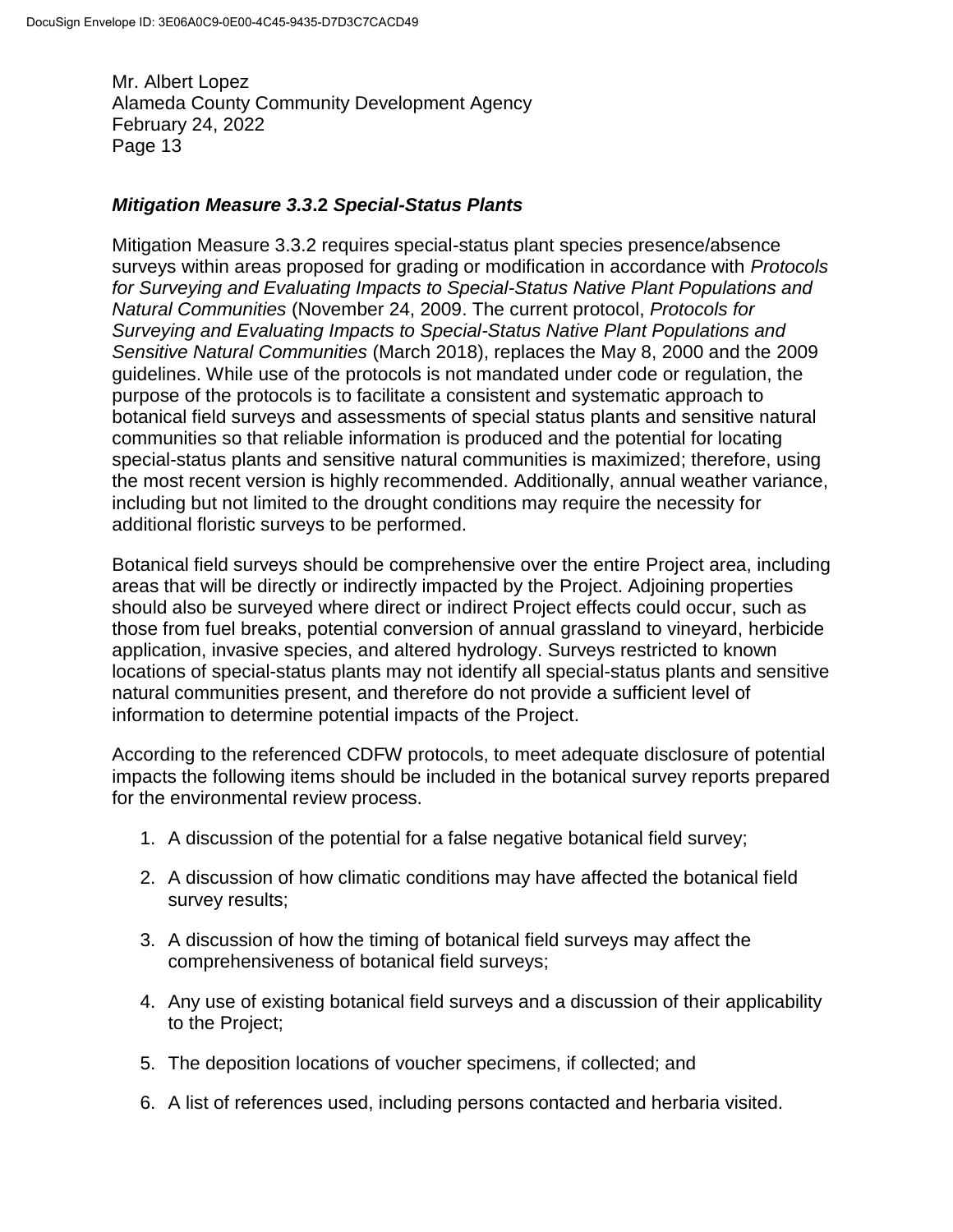- 7. A discussion of the significance of special status plant populations in the project area considering nearby populations and total range and distribution;
- 8. A discussion of the significance of sensitive natural communities in the project area considering nearby occurrences and natural community distribution;
- 9. A discussion of project related direct, indirect, and cumulative impacts to specialstatus plants and sensitive natural communities;
- 10.A discussion of the degree and immediacy of all threats to special-status plants and sensitive natural communities, including those from invasive species;
- 11.A discussion of the degree of impact, if any, of the project on unoccupied, potential habitat for special-status plants; and
- 12.Recommended measures to avoid, minimize, or mitigate impacts to specialstatus plants and sensitive natural communities.

CDFW recommends that all reporting requirements in the CDFW protocols be disclosed in a more thorough impact analysis. The EIR should consider that the entire Project site is occupied by all special-status plant species that both historically occurred on or adjacent to the site and with the potential to occur on-site.

Mitigation Measure 3.3.2 also requires that if any sensitive plant species are found during "presence/absence" surveys and they would be impacted by Project activities, CDFW and USFWS would be consulted and mitigation such as avoidance or relocation within the Project site would occur. The avoidance measures as written in Mitigation Measure 3.3.2 are insufficient to ensure full avoidance from the Project's direct and indirect impacts. If the Project is to achieve full avoidance of indirect impacts to any individual special-status plants identified on-site, then Mitigation Measure 3.3.2 should be revised to include establishment of a buffer area by a qualified botanist. The buffer area should be of an area in size as to ensure that viable populations will persist into the foreseeable future, any seedbank is protected and will not be encroached upon by defensible space buffers, and that connectivity with nearby populations is maintained.

If the Project is unable to achieve full avoidance of impacts to special-status plants, then Mitigation Measure 3.3.2 as currently written fails to reduce these impacts to a level of less-than-significant. To reduce direct impacts to special-status plant species to a level of less-than-significant, CDFW recommends that Measure 3.3.2 be revised to require protection and management in perpetuity through a conservation easement an area equivalent to a 3:1 mitigation ratio (conserved area to impact area) for permanent loss of special-status plant habitats that are identified. A qualified botanist should calculate the area of permanent loss and their contemplation of seedbank and seed/plant dispersal should be included in the calculations. If the Project collects seeds and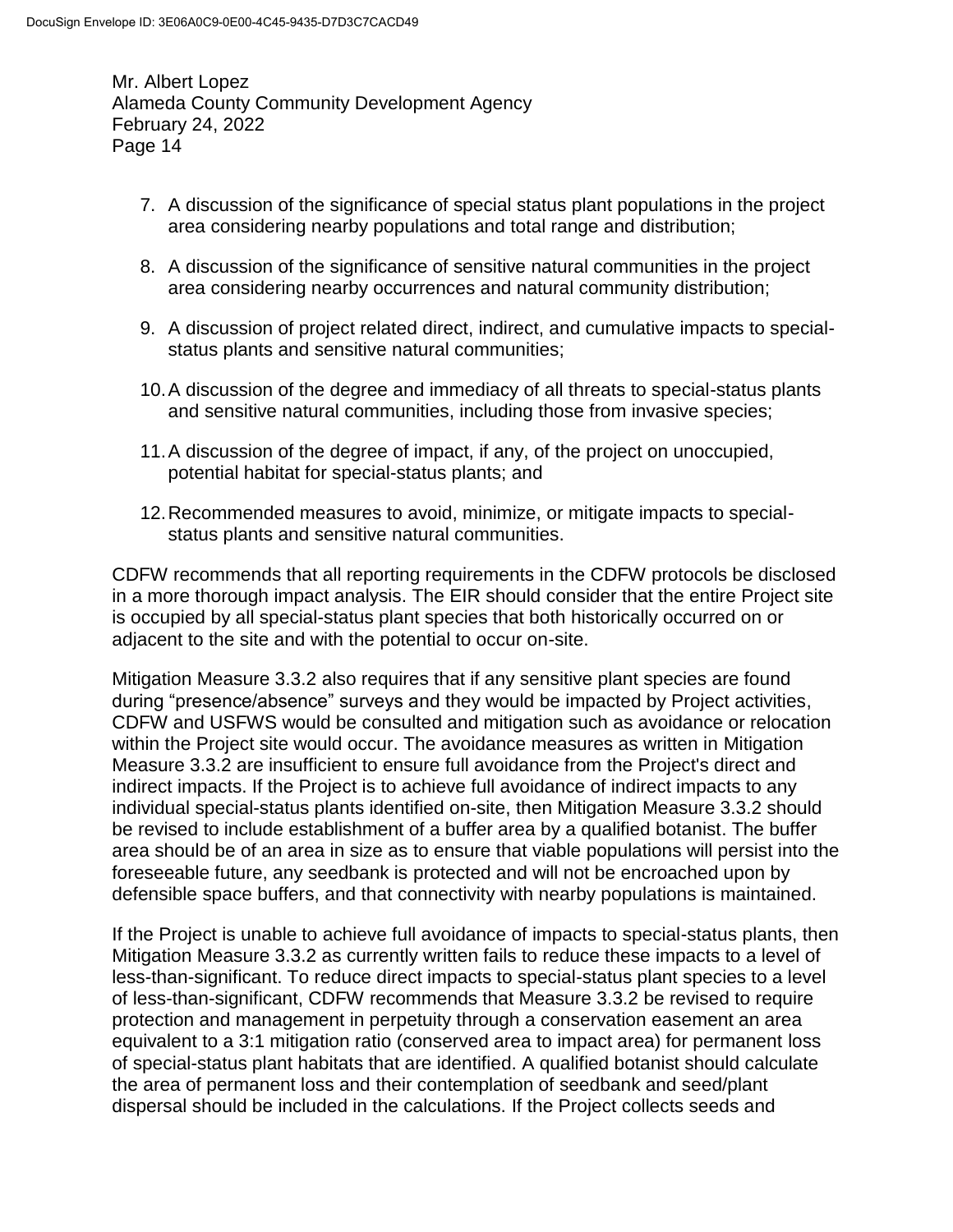replants off-site according to the recommendations by CDFW below then the mitigation ration may be reduced to 2:1.

### *Mitigation Measure 3.3.3a Wetlands*

Mitigation Measure 3.3.3a requires the Project avoid all impacts to the 2.1 acres of onsite wetlands and establishing appropriate buffers and development setbacks. As noted above, based on Figure ES-2 all the existing wetlands on-site will be impacted by Project activities. CDFW agrees that impacts to wetlands should be avoided and appropriate development setbacks established. The EIR should accurately describe the wetlands that will completely avoided and development setbacks that will be implemented pursuant to Mitigation Measure 3.3.3a.

# **FILING FEES**

The Project, as proposed, would have an impact on fish and/or wildlife, and assessment of filing fees is necessary. Fees are payable upon filing of the Notice of Determination by the Lead Agency and serve to help defray the cost of environmental review by CDFW. Payment of the fee is required in order for the underlying project approval to be operative, vested, and final. (Cal. Code Regs., tit. 14, § 753.5; Fish & G. Code, § 711.4; Pub. Resources Code, § 21089).

# **CONCLUSION**

CDFW appreciates the opportunity to provide comments on the DEIR to assist the County in identifying and mitigating Project impacts on biological resources. CDFW recommends the County correct the issues identified in this letter to ensure the DEIR fully describes the Project and analyzes the Project's significant or potentially significant impacts on biological resources and especially on CESA-listed species and their habitats adequately. Furthermore, CDFW recommends the DEIR disclose and evaluate reasonably foreseeable cumulative impacts, such as change in adjacent land use and additional loss of terrestrial habitat for special-status species, and evaluate the indirect effects to specialstatus species from construction and operation of perennial lakes. Finally, CDFW recommends using the best available science to assess impacts to special-status plants, western pond turtle, California tiger salamander, and impacts to wetlands.

As noted above, issuance of an LSA Agreement or CESA Permit is subject to CEQA documentation; the CEQA document must specify impacts, mitigation measures, and a mitigation monitoring and reporting program. If these are not adequately addressed in the CEQA document, significant modification to the Project and mitigation measures may be required to obtain an LSA Agreement or CESA Permit. Therefore, to ensure significant impacts are adequately mitigated to less-than-significant levels, CDFW recommends incorporating additional mitigation measures to reduce impacts to lessthan-significant levels into the final CEQA document.